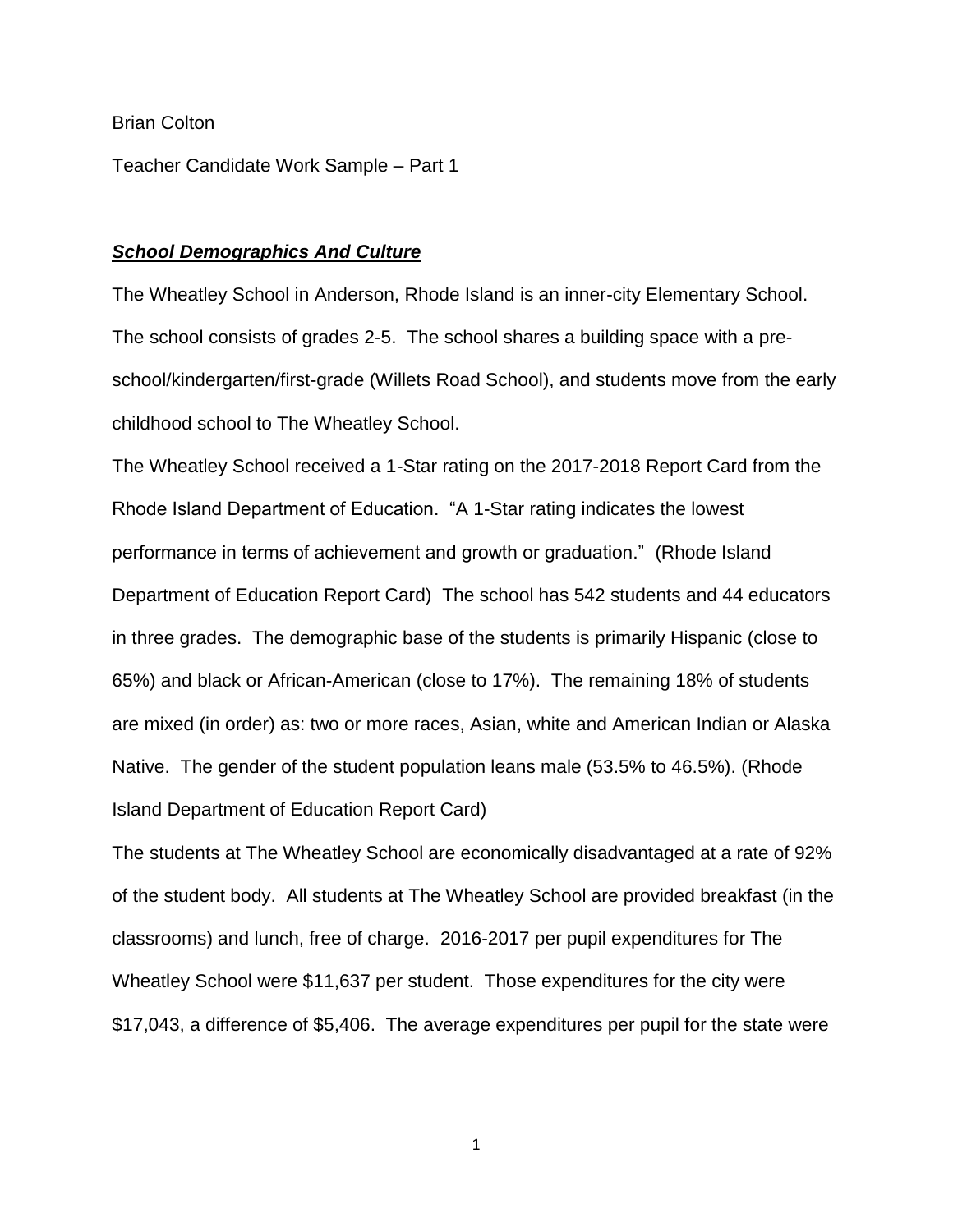\$16,660, which was over \$5,000 less than those students at The Wheatley School. (Rhode Island Department of Education Report Card)

The staff at The Wheatley School consists of 2 building administrators (Principal and Assistant Principal), 3 support professionals and 39 teachers. The teachers are primarily white (69%) and primarily female (90%). (Rhode Island Department of Education Report Card)

Student chronic absenteeism is an issue at The Wheatley School with 27.8% of the students being absent 10% of days or more. That number ends up being 18 or more days over a full school year. (Rhode Island Department of Education Report Card) Suspensions are not as much of an issue at The Wheatley School, with out-of-school suspension being used 5.5 times per 100 students. The number of suspensions could be lower, but the 5.5 falls just above the <5.0 number that would have given the school the maximum of 3 points available on the RIDE School Report Card.

## *Description of Learners (Equity/Assessment)*

The Wheatley School is currently in a pilot program, for English-Language Arts (ELA), with the American Reading Company (ARC). The second and fourth grades are using the system for evaluating students and setting forth curriculum while focusing on the student's areas of need. The groups listed below are abbreviations for colors. The groups all have a grade level attached to them. Here are the colors and grade levels applicable: **2G** (2 Green – first third of first grade), **1B** (1 Blue – second third of first grade), **2B** (2 Blue – final third of first grade), **1R** (1 Red – first half of second grade), **2R** (2 Red – second half of second grade), **Wt** (White – third grade), **Bk** (Black – fourth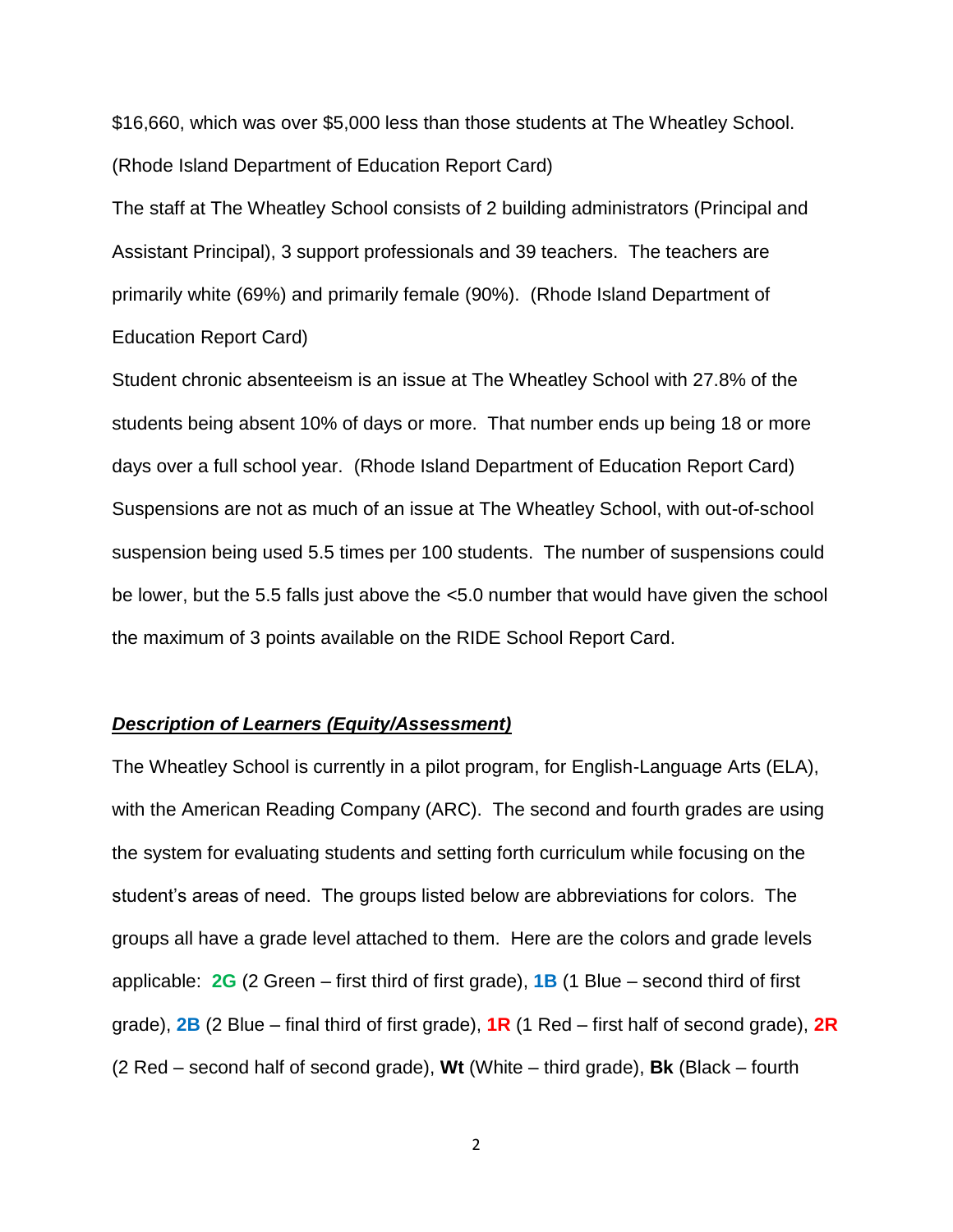grade) and **Or** (Orange – fifth grade). In Ms. Smith's class, the students know that there are different levels that are named after different fruits (Bananas, Blueberries, Raspberries, Rhubarb, Kiwi, etc.) but there is never a stigma attached to them. They are working together in groups of their peers on ELA areas of need that they may have. The students are given assignments from Ms. Smith to do on their own during "small group" time. Then every few days, they meet with Ms. Smith to go over some of the work they did independently to see where their progress is.

Below are some notes on all twenty students in the class. Initials are used to represent the student, followed by their color group, learner factors and additional comments about the student. The additional comments come from SchoolPace (the online component of the ARC program), comments from Ms. Smith, parent-teacher conferences and personal assessments.

| <b>Student</b> | Group | <b>Critical Learner</b> | <b>Comments</b>                                  |
|----------------|-------|-------------------------|--------------------------------------------------|
|                |       | <b>Factors</b>          |                                                  |
| <b>AC</b>      | 2B    | N/A                     | AC reads with sufficient accuracy and fluency to |
|                |       |                         | support comprehension. He vocalizes while        |
|                |       |                         | reading. He will use his finger to guide reading |
|                |       |                         | and sometimes to decipher unfamiliar words. He   |
|                |       |                         | can decode two-syllable words following basic    |
|                |       |                         | patterns.                                        |
|                |       |                         |                                                  |
|                |       |                         |                                                  |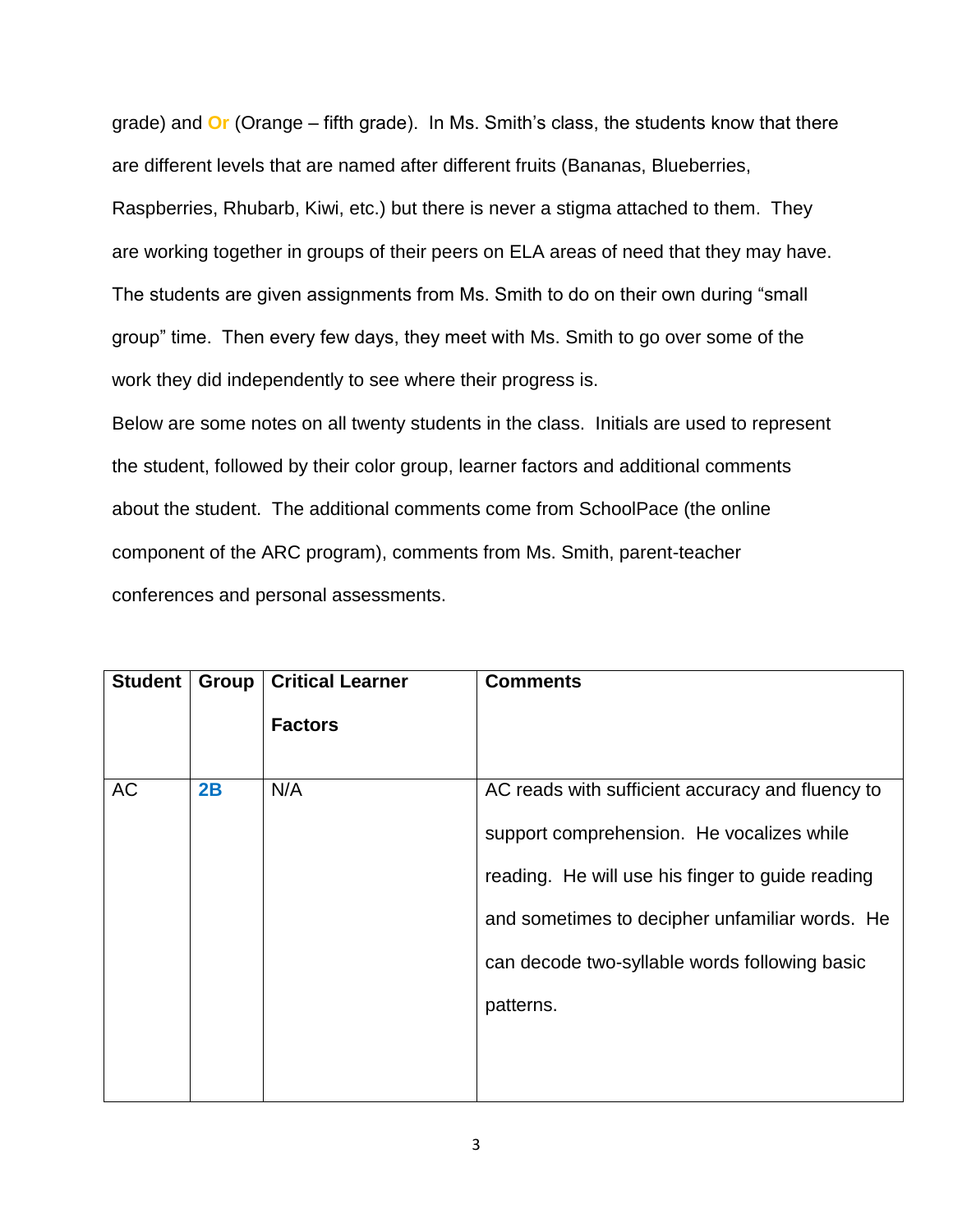| <b>JE</b>  | 2B        | Accommodations in       | JE is challenged in his engagement. Lacks          |
|------------|-----------|-------------------------|----------------------------------------------------|
|            |           | IEP for reading goals.  | desire to read. When reading, JE is able to        |
|            |           | Small group time in     | decode two-syllable words following a basic        |
|            |           | classroom with reading  | pattern. He vocalizes when reading and has a       |
|            |           | specialist.             | tendency to read by lines, not with punctuation.   |
|            |           |                         | Has difficulty with comprehension.                 |
| <b>JFR</b> | <b>Bk</b> | N/A                     | JR comes from a Spanish-speaking household.        |
|            |           |                         | He enjoys reading chapter books that are part of   |
|            |           |                         | a series. He has a sufficient vocabulary to        |
|            |           |                         | support his level of reading. He is able to draw   |
|            |           |                         | inferences from the text he is reading while       |
|            |           |                         | explaining the text.                               |
| AG-G       | 2R        | N/A                     | AG has a strong intrinsic motivation to do well in |
|            |           |                         | all subjects in school. He is a hard worker that   |
|            |           |                         | has made improvement by putting in the effort.     |
|            |           |                         | He is able to sit and read a long picture book. He |
|            |           |                         | is able to ask and answer such questions as        |
|            |           |                         | who, what, where, when, why, and demonstrate       |
|            |           |                         | understanding of key details in a text.            |
| JH         | 2R        | Accommodations in       | There are attendance concerns with JH. He has      |
|            |           | IEP for reading and     | missed a lot of classroom time this year between   |
|            |           | speech. Leaves          | absences and being taken out of class to meet      |
|            |           | classroom for work with | with specialists. He is able to read a chapter     |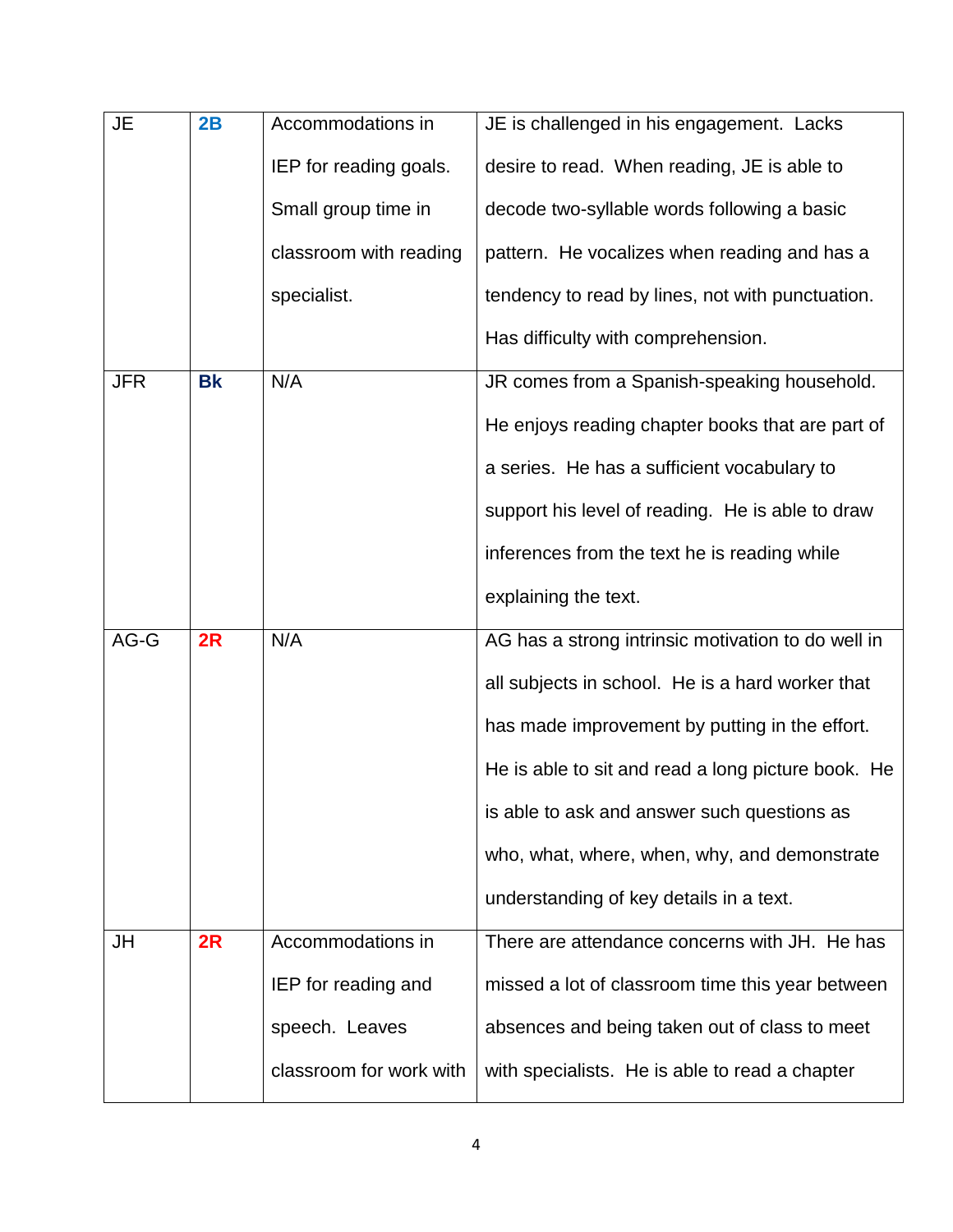|    |    | speech therapist and   | book. He is able to read with sufficient accuracy |
|----|----|------------------------|---------------------------------------------------|
|    |    | stays in classroom for | and fluency to support comprehension. Has the     |
|    |    | work with reading      | ability to ask and answer such questions as who,  |
|    |    | specialist.            | what, where, when, why, and to demonstrate        |
|    |    |                        | understanding of key details in a text.           |
|    |    |                        |                                                   |
|    |    |                        |                                                   |
| KJ | Or | N/A                    | KJ has moved up a reading level in half of an     |
|    |    |                        | academic year. He still remains a reluctant       |
|    |    |                        | reader, but he strives to do well. He is able to  |
|    |    |                        | quote accurately from a text when explaining      |
|    |    |                        | what the text says explicitly and when drawing    |
|    |    |                        | inferences from the text. The goal is to increase |
|    |    |                        | comprehension of the text he is reading, while    |
|    |    |                        | also getting him "hooked" on a chapter book       |
|    |    |                        | series.                                           |
| IJ | 2B | N/A                    | IJ's "power goal" is to be able to chunk two-     |
|    |    |                        | syllable words. She is able to read picture       |
|    |    |                        | books. She is able to read proper punctuation.    |
|    |    |                        | She vocalizes while reading and usually points to |
|    |    |                        | the word she is reading at the time.              |
|    |    |                        |                                                   |
|    |    |                        |                                                   |
|    |    |                        |                                                   |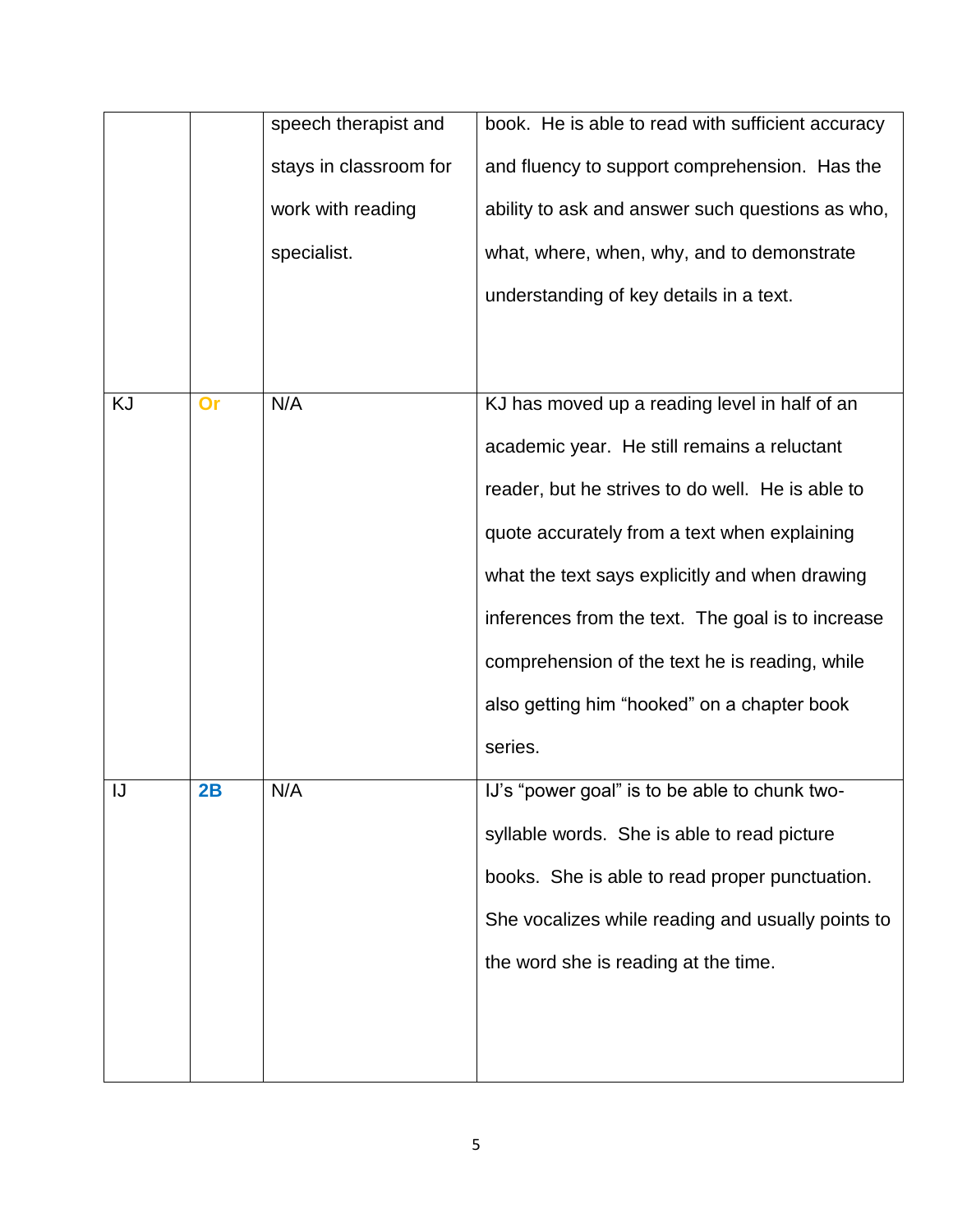| YL        | 1B | N/A                     | YL is able to decode regularly spelled one-       |
|-----------|----|-------------------------|---------------------------------------------------|
|           |    |                         | syllable words. Her "power goal" is to be able to |
|           |    |                         | chunk to decode words. She vocalizes while        |
|           |    |                         | reading and has a tendency to follow the word     |
|           |    |                         | with her finger.                                  |
|           |    |                         |                                                   |
|           |    |                         |                                                   |
| KM        | 1R | N/A                     | KM is able to read with sufficient accuracy and   |
|           |    |                         | fluency to support comprehension.                 |
|           |    |                         | She is able to ask and answer such questions as   |
|           |    |                         | who, what, where, when, why, and how to           |
|           |    |                         | demonstrate understanding of key details in a     |
|           |    |                         |                                                   |
|           |    |                         | text. She is able to read picture books.          |
| JM-C      | 1R | N/A                     | JM-C is able to read with sufficient accuracy and |
|           |    |                         | fluency to support comprehension. She is able to  |
|           |    |                         | ask and answer such questions as who, what,       |
|           |    |                         | where, when, why, and how to demonstrate          |
|           |    |                         | understanding of key details in a text. She is    |
|           |    |                         | reading chapter books that contain pictures.      |
| <b>NP</b> | 2R | First year in a regular | NP is quiet, but works hard to do well in school. |
|           |    | education classroom.    | She is able to sit and read a chapter book with   |
|           |    | Previously in bilingual | pictures. She is able to ask and answer such      |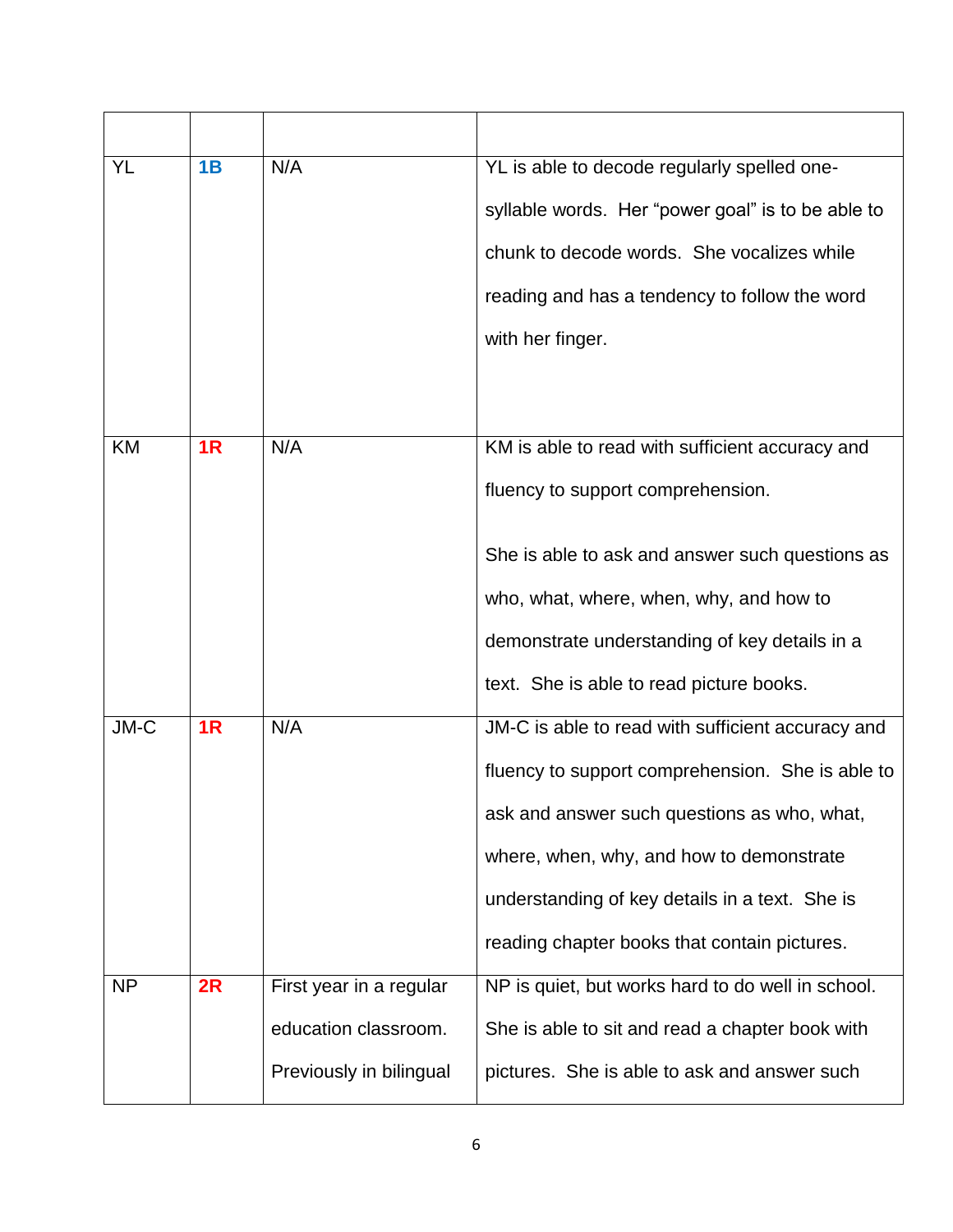|            |           | classrooms. | questions as who, what, where, when, why, and       |
|------------|-----------|-------------|-----------------------------------------------------|
|            |           |             | how to demonstrate understanding of key details     |
|            |           |             | in a text.                                          |
| <b>RP</b>  | 2R        | N/A         | RP struggles with focus at times. When he           |
|            |           |             | doesn't know the answer to something, RP has a      |
|            |           |             | tendency to get stuck and to not move on. He is     |
|            |           |             | able to decode two-syllable words. He is able to    |
|            |           |             | demonstrate understanding of key details in a       |
|            |           |             | text.                                               |
| JP         | 2R        | N/A         | JP is social and has a tendency to get off-track    |
|            |           |             | during small group time. He has the ability to      |
|            |           |             | read with sufficient accuracy and fluency to        |
|            |           |             | support comprehension. He is able to ask and        |
|            |           |             | answer such questions as who, what, where,          |
|            |           |             | when, why, and how to demonstrate                   |
|            |           |             | understanding of key details in a text. Has         |
|            |           |             | difficulty drawing inferences. JP is literal in his |
|            |           |             | understanding of text.                              |
| <b>MRC</b> | <b>Bk</b> | N/A         | MRC is a voracious reader that has a robust         |
|            |           |             | word schema. She is able to refer to details and    |
|            |           |             | examples in a text when explaining what the text    |
|            |           |             | says explicitly. She has some difficulty drawing    |
|            |           |             | inferences from the text. She will read almost      |
|            |           |             |                                                     |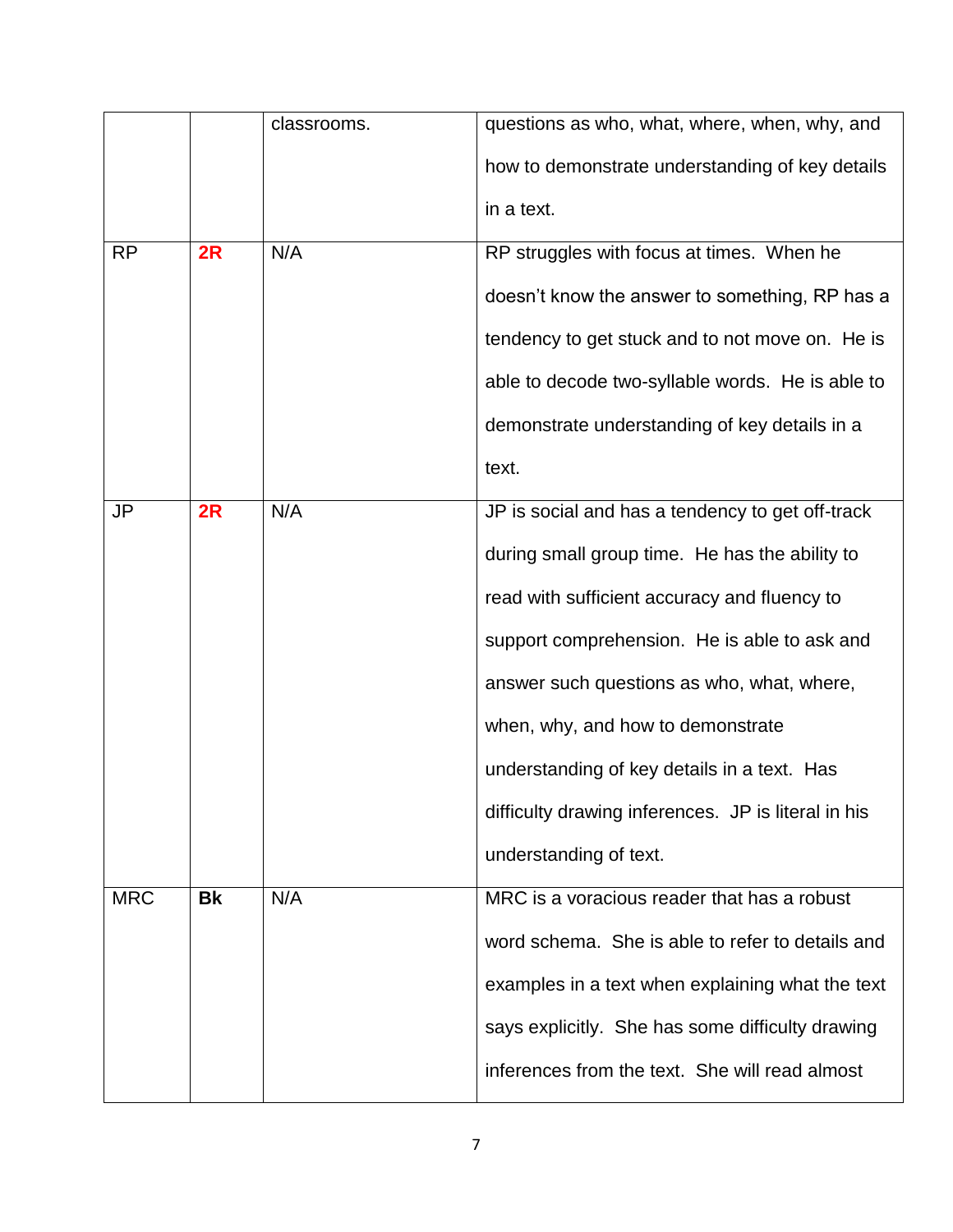|           |    |                         | anything put in front of her.                      |
|-----------|----|-------------------------|----------------------------------------------------|
|           |    |                         |                                                    |
| XR        | 1B | Accommodations in       | XR is able to decode regularly spelled one-        |
|           |    | IEP for speech and      | syllable words. His "power goal" is to be able to  |
|           |    | occupational therapy    | chunk to decode words. He has difficulty staying   |
|           |    | goals. Being tested for | focused while reading.                             |
|           |    | other IEP               |                                                    |
|           |    | accommodations.         |                                                    |
| <b>GR</b> | 1R | N/A                     | GR gets distracted easily. She is very social and  |
|           |    |                         | has difficulty staying focused while doing group   |
|           |    |                         | work. She is able to read with sufficient accuracy |
|           |    |                         | and fluency to support comprehension. She is       |
|           |    |                         | able to ask and answer such questions as who,      |
|           |    |                         | what, where, when, why, and how to                 |
|           |    |                         | demonstrate understanding of key details in a      |
|           |    |                         | text. She is reading chapter books that contain    |
|           |    |                         | pictures.                                          |
| AR        | 2G | Accommodations in       | AR is able to read with sufficient accuracy and    |
|           |    | IEP for reading goals.  | fluency to support comprehension. He asks and      |
|           |    | Stays in classroom for  | answers questions about key details in a text.     |
|           |    | work with reading       | He knows the spelling-sound correspondences        |
|           |    | specialist.             | for common consonant digraphs. His "power          |
|           |    |                         | goal" is to use initial blends and digraphs.       |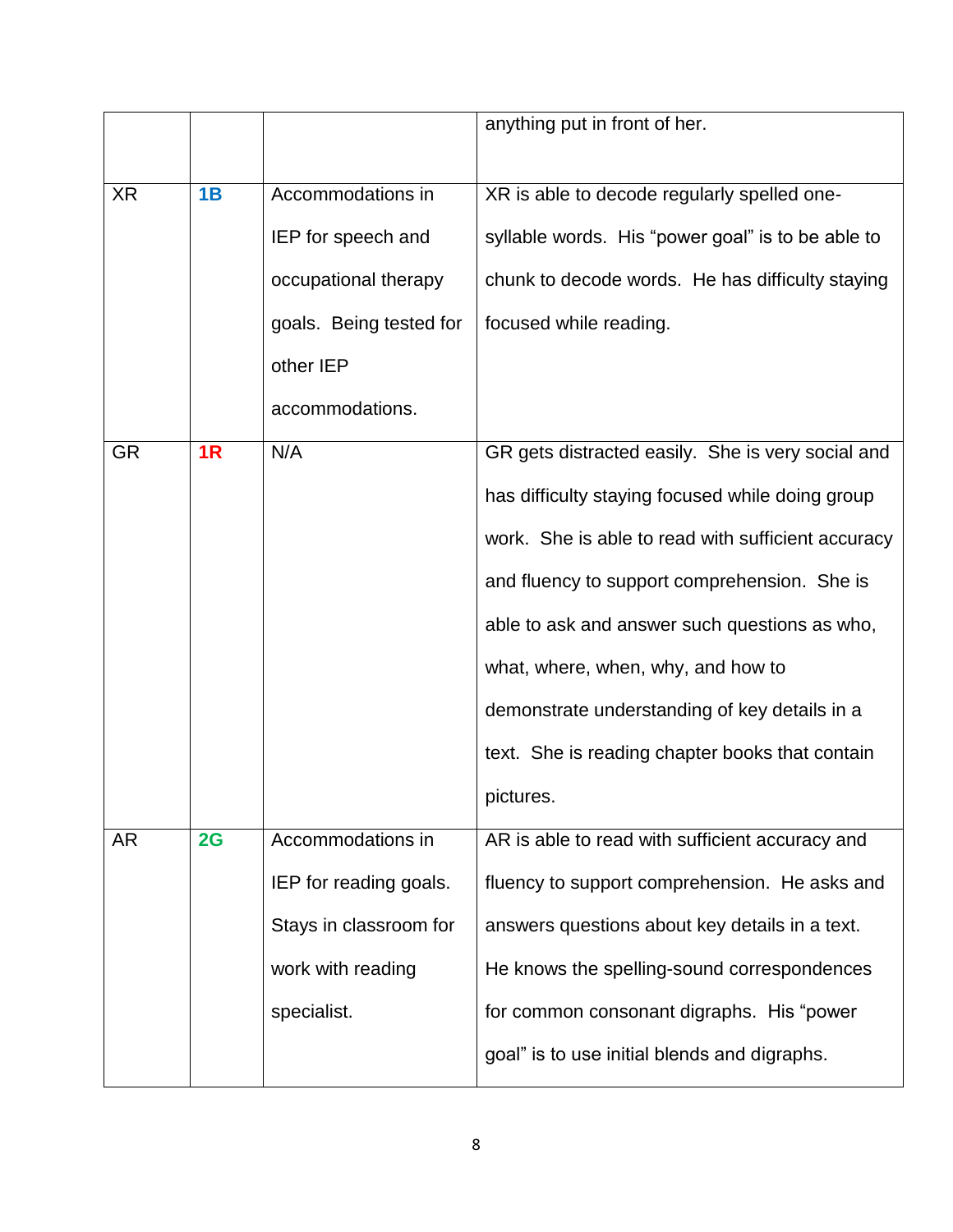| IR.  | 2R | N/A | IR is new to the school. She originally tested in       |
|------|----|-----|---------------------------------------------------------|
|      |    |     | 1R, but it became clear, in working with her, that      |
|      |    |     | she may be at the incorrect reading level.              |
|      |    |     | Following additional analysis and testing, it was       |
|      |    |     | determined that she should be in the 2R group.          |
|      |    |     | She has the ability to read with sufficient             |
|      |    |     | accuracy and fluency to support comprehension.          |
|      |    |     | She is able to ask and answer such questions as         |
|      |    |     | who, what, where, when, why, and how to                 |
|      |    |     | demonstrate understanding of key details in a           |
|      |    |     | text. She read a chapter book with illustrations        |
|      |    |     | and pictures and was able to discuss specifics of       |
|      |    |     | content and motivation.                                 |
| ΚT   | Wt | N/A | KT has a strong use of vocabulary                       |
|      |    |     | conversationally, but it does not always translate      |
|      |    |     | to the written word. She is able to decode multi-       |
|      |    |     | syllable words. She can ask and answer                  |
|      |    |     | questions to demonstrate understanding of a             |
|      |    |     | text, referring explicitly to the text as the basis for |
|      |    |     | the answers.                                            |
| M-VL | Or | N/A | MV-L is reading at a fifth grade level. Her             |
|      |    |     | vocabulary and ability to decipher challenging          |
|      |    |     | words is above grade level. She is able to quote        |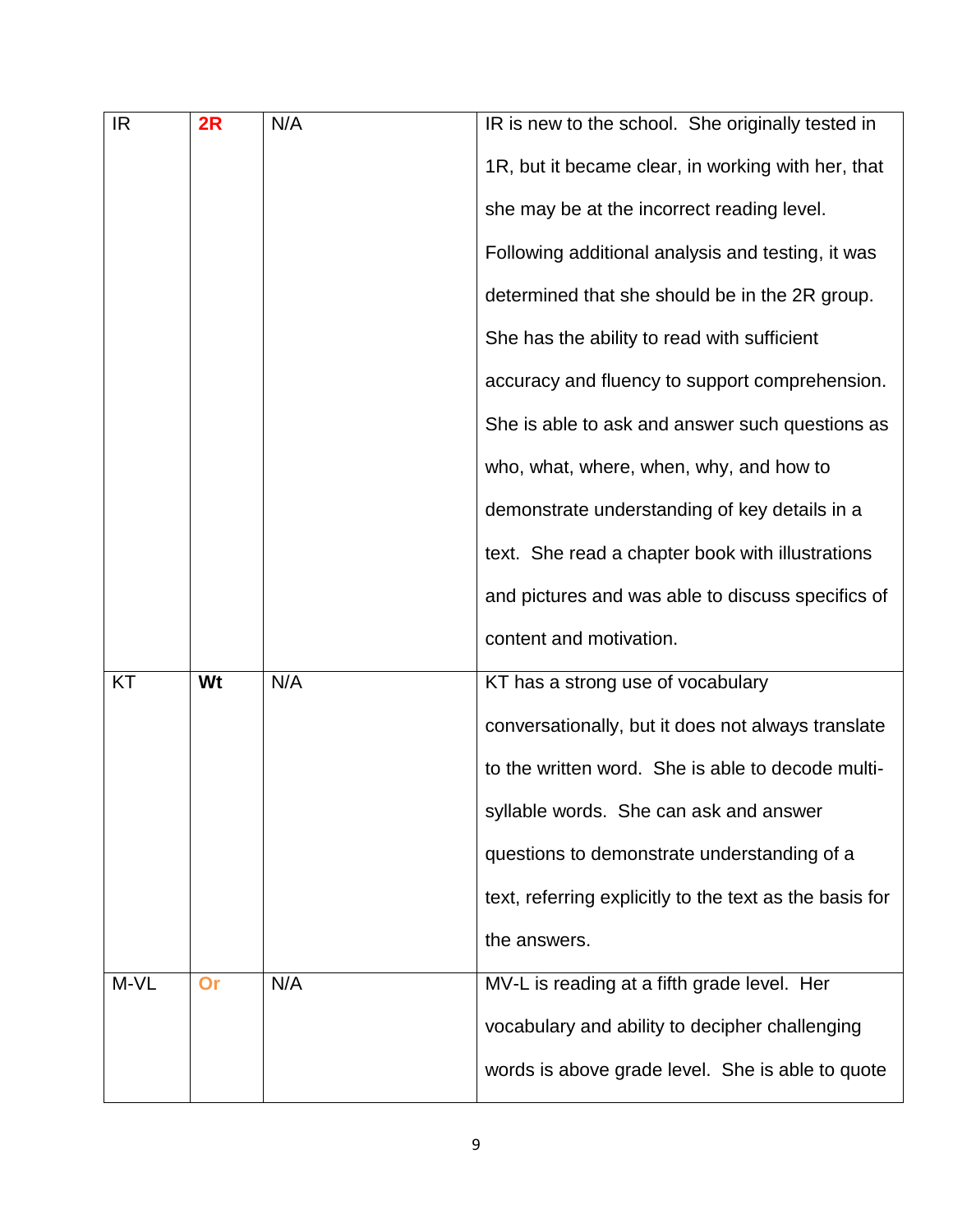|  | accurately from a text when explaining what the  |
|--|--------------------------------------------------|
|  | text says explicitly and when drawing inferences |
|  | from the text. MV-L needs to focus on            |
|  | comprehension and meaning in the text she        |
|  | reads.                                           |
|  |                                                  |

## *Policy Environment*

Attendance is a problem at The Wheatley School. At the start of the school year, when there was a bussing strike, there were a number of students that had no way to get to school, so attendance was down. Since the bussing strike was cleared up though, attendance is still an issue. It is not unusual for a student to be out of class for three days in a row without a doctor's note or any signs of illness. When prompted with a simple statement of, "We missed you yesterday," students will respond with answers such as, "I had a tough time waking up, so my Mom had me stay home," or "I was really tired."

The policy for attendance is that there is an Attendance Team, made up of the Principal, Assistant Principal, School Psychologist and Social Worker, that meets every week to two weeks. They make calls to student's parents/guardians when teachers notice a pattern of absence. Five tardy slips also equal an absence. It ultimately speaks to a pattern that is interfering with the student's learning.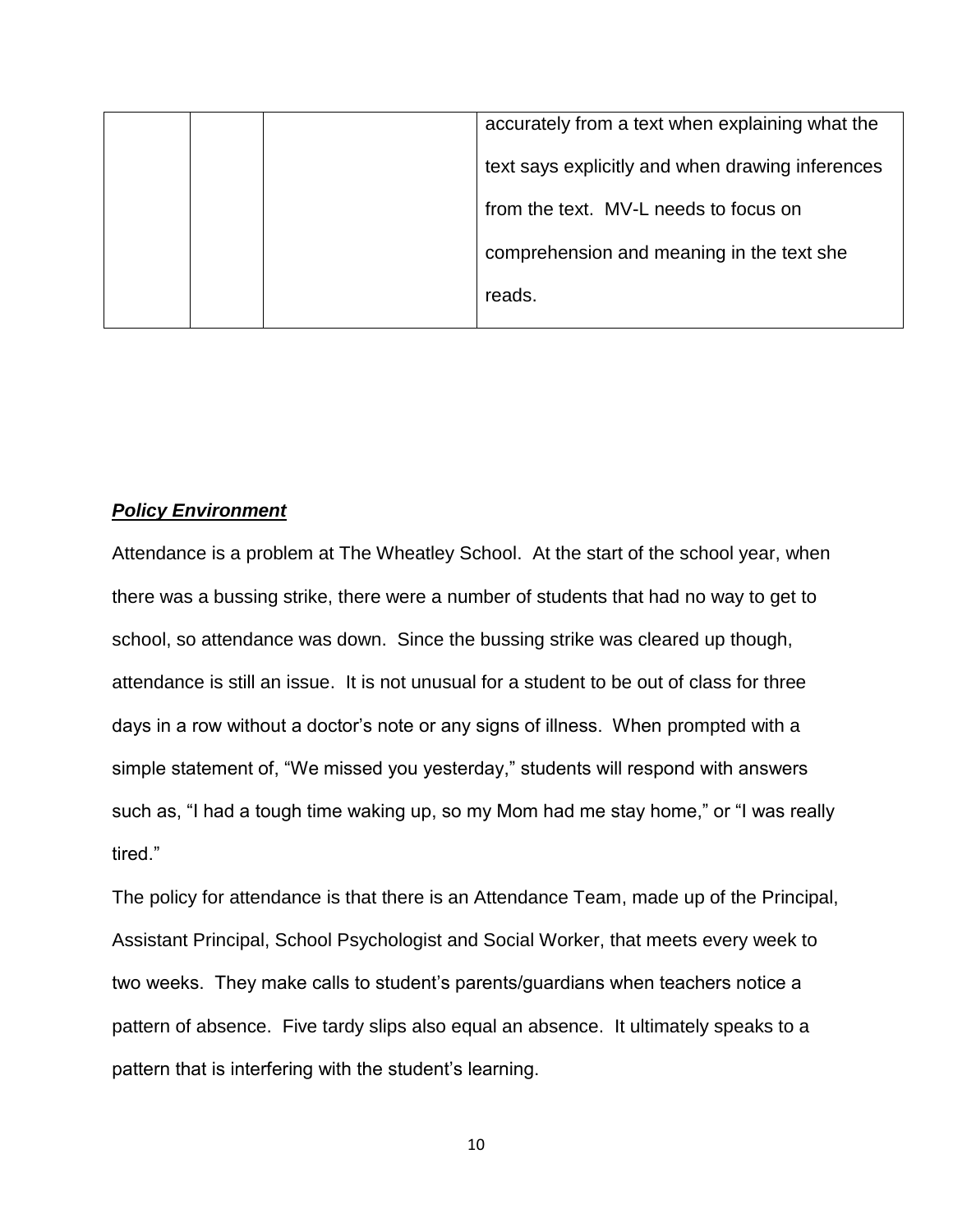When a student is absent for five days in a row, the teacher fills out an A8 form. There is a call that is made to the student's home, and then there is a home visit made to check on the wellness of the students.

The Wheatley School has tried numerous times to create incentives for the students to have perfect attendance. There used to be "attendance clubs" where they would give away t-shirts for perfect attendance. They have given away a bike in a raffle (for perfect attendance). None of the incentives change the fact that students that make it a point to be at school are there. Those that can't or don't want to get to school regularly, do not. Attendance issues work their way into everything at the school both with students and teachers (The Wheatley School received 1-point out of 3 with 27.8% of students chronically absent and 1-point out of 3 for teacher absenteeism with 27.4% missing 18 days or more). Due to the shortage of substitutes in Anderson, many times when A teacher is out for the day; the students are split into groups of four or five students and sent to other classrooms. They spend the day following the students in the class to specials and lunch, but during classroom instruction, independent and small group work, the students are in front of Chrome Books, doing work assigned to them by the teacher. They typically do not join in the work with the students in the classroom where they are assigned for the day.

When students are absent, they fall behind on work with the classroom teacher and the specialists they are assigned to. Most of the students in a given classroom are trying to catch up in general, so missing two or three days in a week is a battle for the student. There is no set policy for students arriving in the middle of the school year. I witnessed this first hand with IR. IR moved from New York. Administration called to the room to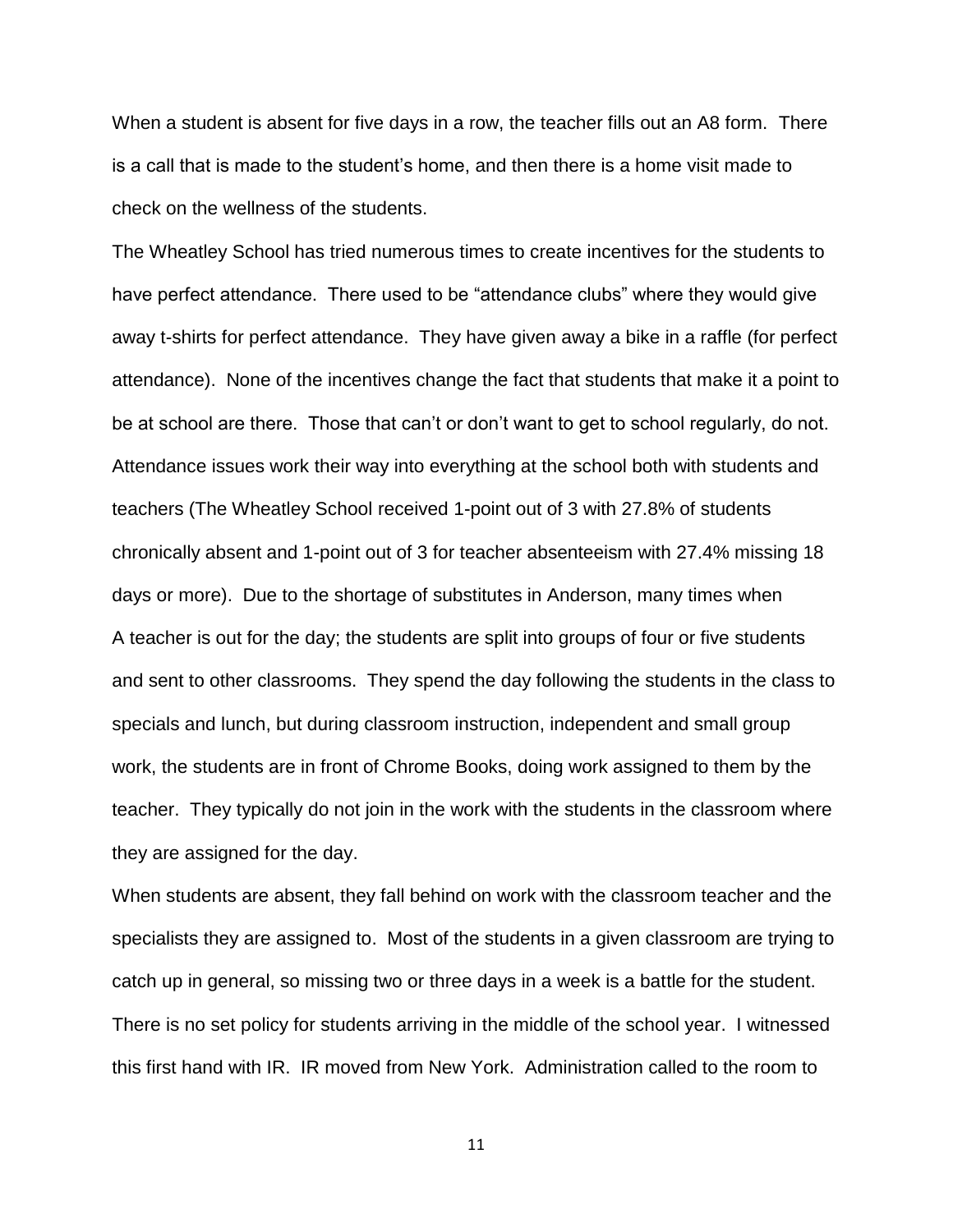notify that a new student would be joining the class. The student came up to the class and was introduced to everyone. It is then the classroom teacher's responsibility to incorporate the student into the class. In Ms. Smith's classroom, this was done by pairing another student, KT, with IR to help show her what is happening in the classroom. This worked as KT is a caring and helpful student that went out of her way to form a friendship with IR. IR is also a quiet student that pays attention and follows rules. Even with the proper match, it still took a good two weeks for IR to start to feel like she was part of the class. There were a lot of questions about classroom rules and procedures. There were a number of diagnostic tests, for mostly math and ELA, to determine the correct small groups in which to place IR. In the end, it has seemingly worked out, but there should probably be a procedure in place, from an administrative standpoint to assist in the transition.

Ms. Smith spoke with me about the policy on communication with parents. There is not a set policy in place. She spoke of how the teachers are asked to keep communication logs, but no one checks on them. Ms. Smith said that ultimately it is the teacher's responsibility to build relationships with the families. Relationships are built through communication home to students' families, phone calls and in some cases, emails. This year was difficult as the staff was "work-to-rule" for the beginning part of the school year as there was a contract dispute. During work-to-rule, the staff works the required hours and nothing else. Therefore, there was no open house. No parent-teacher conferences. In many cases, the first opportunity that Ms. Smith had to meet student's parents, was at the last round of parent-teacher conference which took place in early February. Work-to-rule made it very difficult for the staff as teachers do not "punch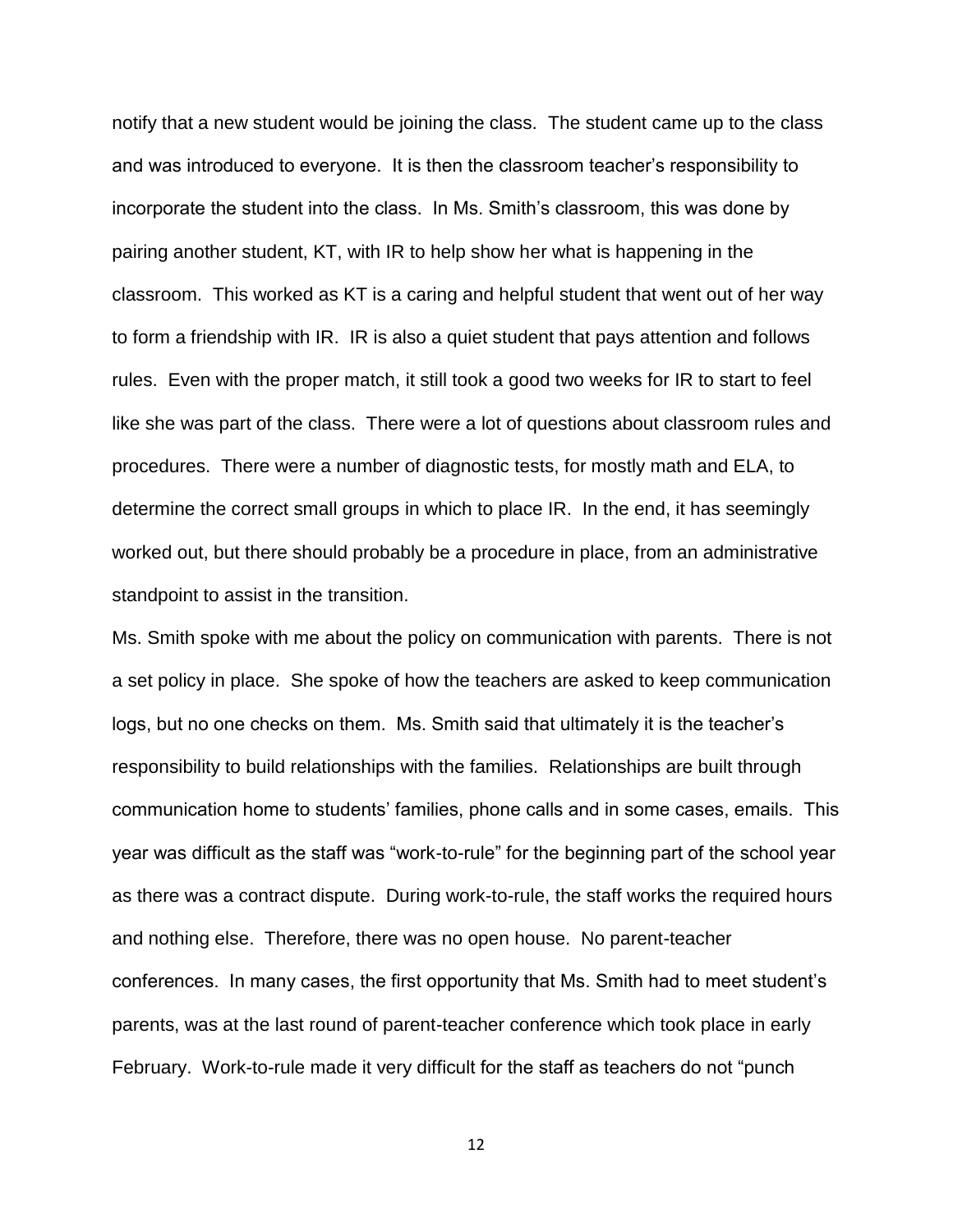clocks". They are forever working. Work-to-rule makes it impossible for teachers to build proper relationships with families.

Most documents that are sent home to families are sent in both English and Spanish due to the very large Hispanic population in the school. When conferences, such as the last round of parent-teacher conferences come up, the families are given the option to have a translator present (Ms. Smith does not speak Spanish). There are a number of members of staff that do speak Spanish fluently, so there is never a problem getting a translator, it just becomes a tricky scheduling issue. If the family needs a translator that speaks a language other than Spanish, the school department will provide one to the school.

The Wheatley School has a number of safety procedures in place for the health and welfare of the students. All of the doors are locked at all times. Teachers have key tags to get into any outside door in the school. Any visitors have to be buzzed in through the main entrance, sign a log and walk the halls with a visitor tag. The dismissal, for any students that are not bussed, is done outdoors to limit the number of people potentially coming into the school.

All of the students are given tags that they wear at the end of the day. This is specifically for bus students as they are checked into a list, by a teacher, when entering the gym (where bus students congregate). They will then, when their bus is called, give their tag to the teacher bringing them to the bus. The teacher is then to count all of the students (as they enter the bus) and all of the tags, to make sure that numbers match. This is a helpful procedure, but I see a number of teachers collecting tags before they should (it should be done as they enter the bus) and a number of students walking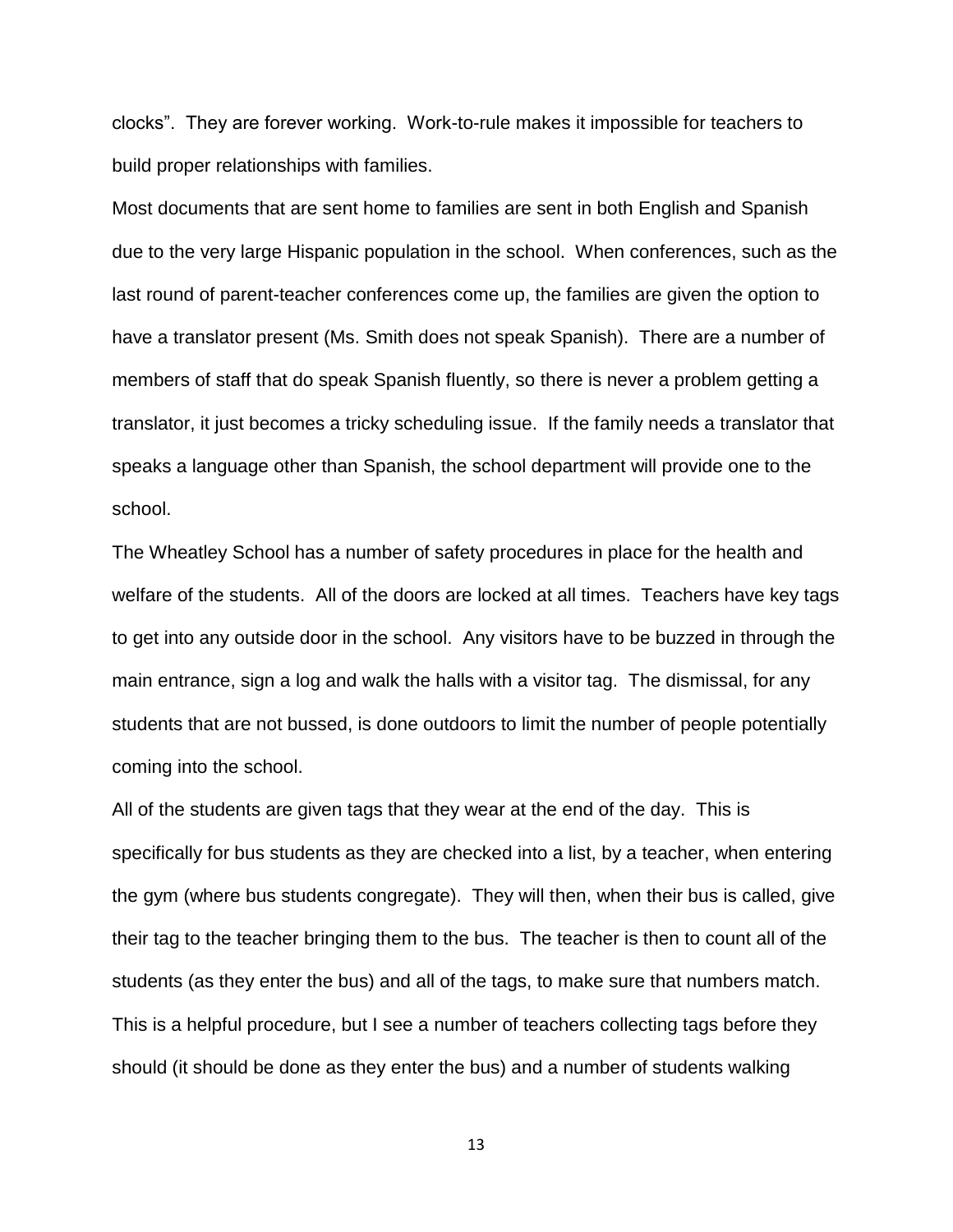around without tags (they get lost sometimes and not replaced). I was told by Ms. Smith (who coordinates all of the busses as they arrive), that the student's bus tags are helpful in keeping track of where the students are. She specifically told me about an incident in which a student that had taken the bus, but got off a stop early to go to his friends' house. The school was able to see the list and the tag (as confirmation that he was on the bus) when the worried parent called.

The school is in the process of implementing a "No Bully" policy. It is a new program this year, and they are still in the process of training (with an outside organization) on it. Currently, when bullying occurs, the teachers identify the problem and consult with administration. Many times, the teachers and/or administration will attempt a "restorative circle." "A Restorative Circle is a community process for supporting those in conflict. It brings together the three parties to a conflict – those who have acted, those directly impacted and the wider community – within an intentional systemic context, to dialogue as equals. Participants invite each other and attend voluntarily. The dialogue process used is shared openly with all participants, and guided by a community member. The process ends when actions have been found that bring mutual benefit." [\(www.restorativecircles.org\)](http://www.restorativecircles.org/).

I witnessed a restorative circle at work with a bullying event that had taken place on the playground between a number of girls. Ms. Smith took the parties involved into the hall. They all had chairs and they all sat in a circle. Ms. Smith facilitated the discussion and got the two girls involved (the bully and the victim), to a point where they sat on a rug in the classroom (by themselves) to speak and apologize directly to each other. The circle seemed to have worked, especially short term, as there have been no incidents since.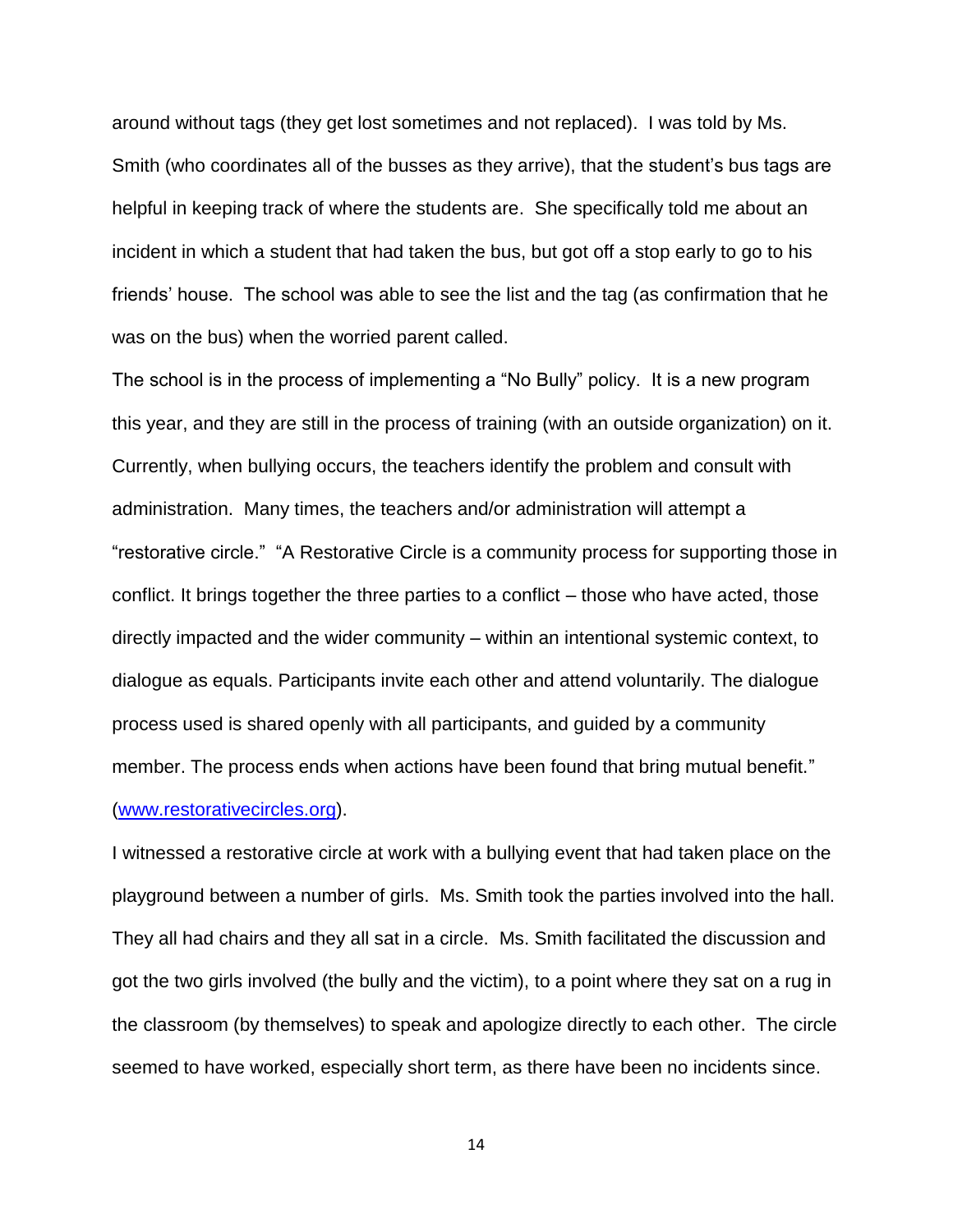The Wheatley School will be posting a new position (for the 2019-2020 school year) for a Social Emotional Learning (SEL) coach, with the hope that the coach will be more involved in creating policies and procedures along these lines.

Substance abuse, with students, is not an issue with the school population as the students are in second to fifth grade. There is a zero tolerance policy in regards to drugs and alcohol, but in the eighteen years that Ms. Smith has been in her classroom, she has not seen any evidence of such.

There is also a zero tolerance policy for weapons in the school. From what I have been told from Ms. Smith, it really depends on the student, intent, weapon and administrator. One student threatening another student with a butter knife is going to be treated differently than a student coming into school with a water gun.

As for the searching of lockers: teachers are not allowed to search without permission of the student. Often, in this fourth grade, Ms. Smith will ask a student to check their bag or locker for something and they will do it while she is looking over their shoulder. If there is suspicion of something dangerous or illegal in a locker, that search would have to be done by administration.

There are regular fire drills done at The Wheatley School in which all students file out of the school, quietly, in an orderly fashion, to the playground. The school population stands in their designated spots until they are given an all-clear signal from administration.

Lock down/active shooter drills are also done at The Wheatley School. The teachers are given a choice of "shelter & place" (in which they stay locked in the classroom) or "run & hide" (in which they flee the classroom to leave the school). They are told that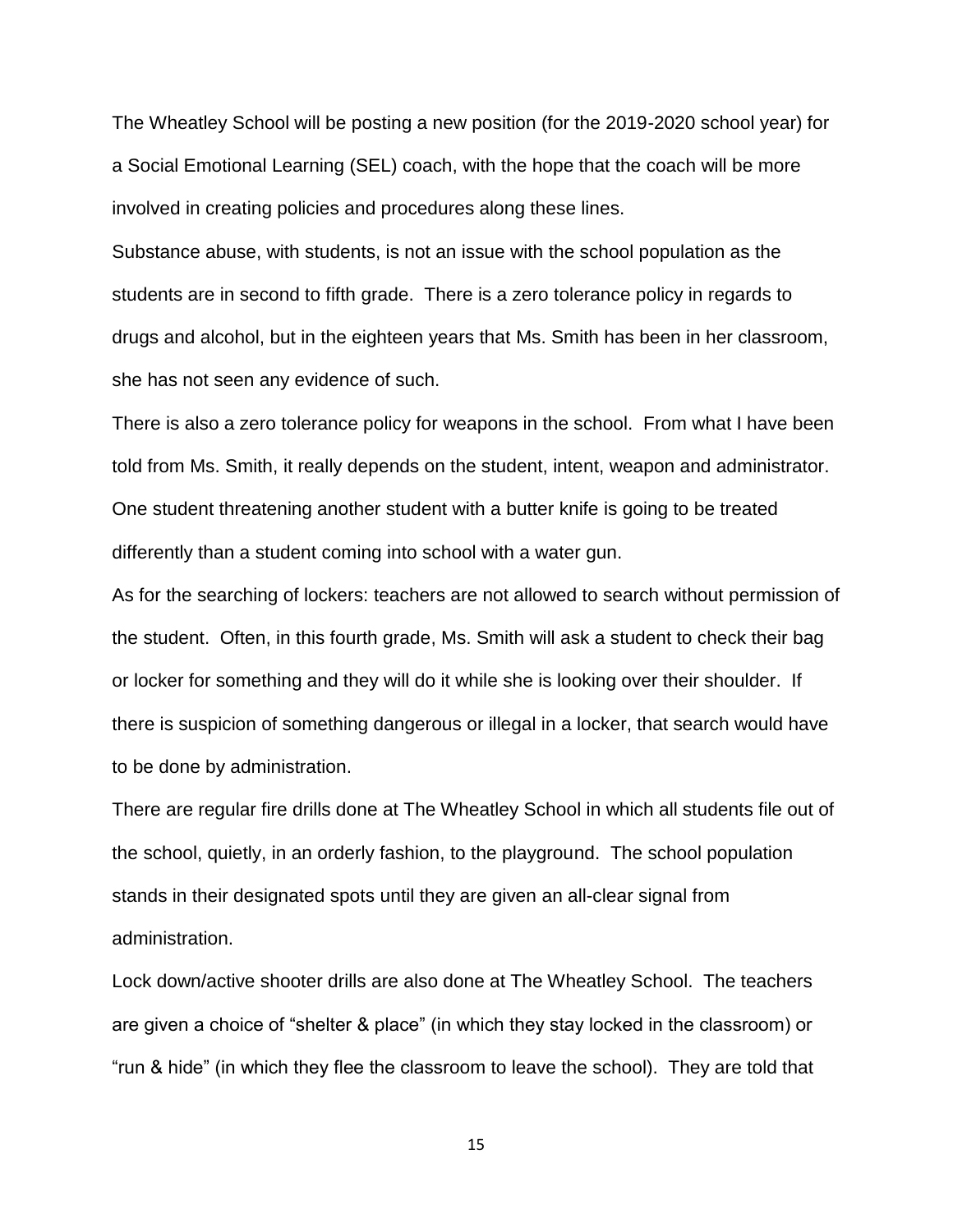there have been no instances in the United States of injuries sustained in locked classrooms during active shooter incidents. The preference of the administration seems to be "shelter & place", but the teachers are given an option. All of the windows on the doors of the classrooms are covered and all the doors can be locked.

Most of the disciplinary work at The Wheatley School is handled within the classroom. Disciplinary work becomes a part of every-day classroom management. In Ms. Smith's class, the classroom management begins with the first six weeks of school. Those first six weeks are used to build a classroom community with rules established by the students (through teacher guidance). I have witnessed instances in which students, that had become a distraction to the class or were being disrespectful, were taken out of the class to have a one-on-one discussion with the teacher. In Ms. Smith's classroom, there are three tables in the back of the room for students to move to if they are having a tough time getting along with others, or are distracted in their work. Some of the other five classrooms in the fourth grade will regularly send their students to another class (many times Ms. Smith's) for a break or a "time-out", if it is deemed necessary. The teachers will send them with work to complete as to make the time out of the classroom as productive as possible.

In severe instances of disciplinary actions, there is a crisis team at the school. They will deal with issues that arise of unsafe behavior, students leaving classrooms, violence towards others, etc. Expulsions are rare at The Wheatley School, but teachers will regularly write up students in Skyward (their online attendance, grading and behavior tracking system) for behaviors such as fights and dangerous behavior (such as rock throwing on the playground). Out-of-school suspensions are limited, as they have been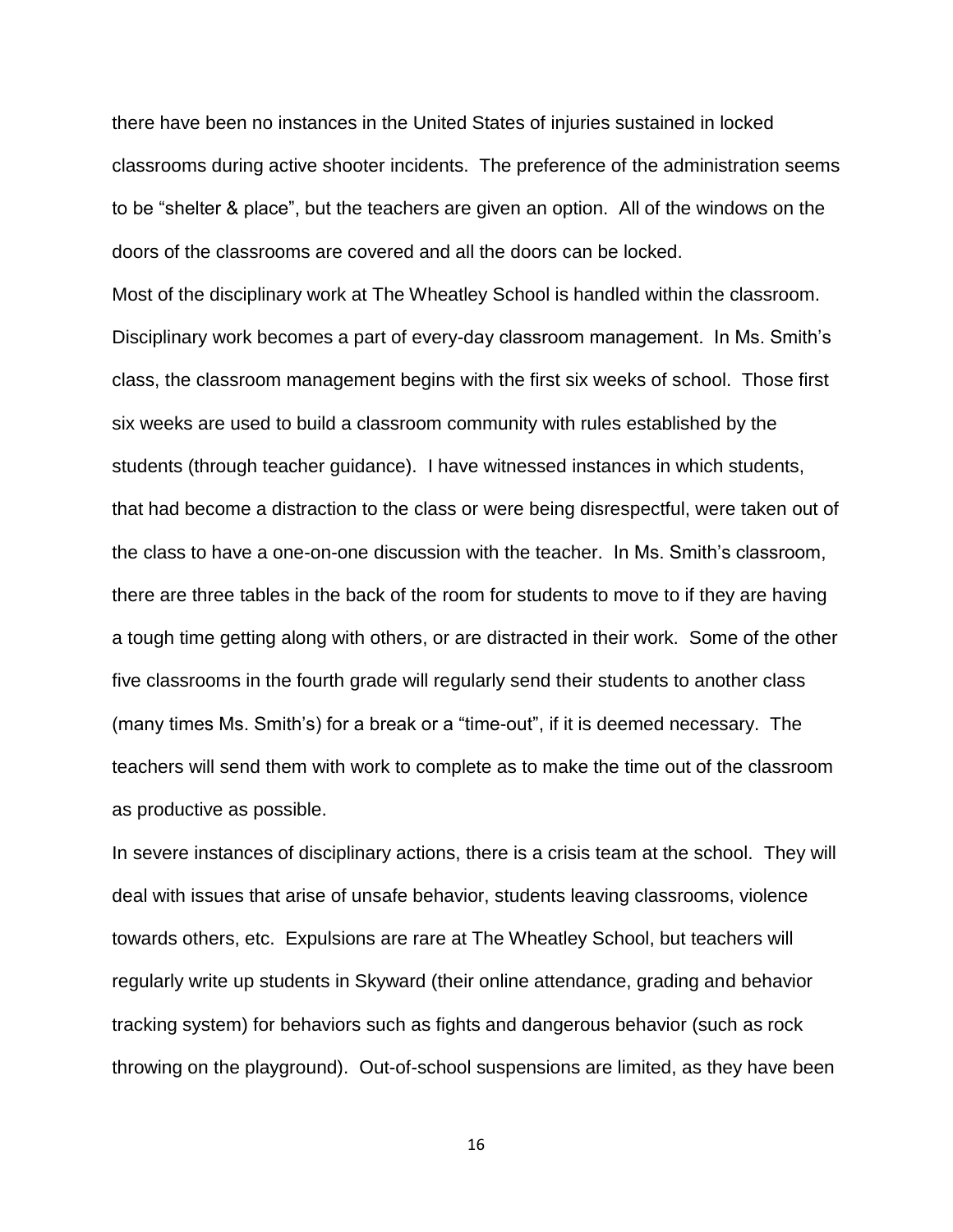proven to not have a positive impact on a student's education. I believe a secondary reason for reluctance with out-of-school suspension is that they negatively affect the school's rating with RIDE. In-school suspensions happen more regularly, as was the case recently with two students who skipped school for half a day in the basement bathroom. In-school suspensions are still not frequent in their occurrences. All students at The Wheatley School receive free breakfast and lunch in school. The

only negative reaction I heard about it is that Ms. Smith does not necessarily agree with the choice of breakfast. She believes the breakfast choices are high in sugar and carbs and not the healthiest options for the students. The breakfast, while eaten in the classroom, has a tendency to get a little messy. The teachers seem to all agree that breakfast and lunch being paid for by the school is a good thing, as in this low-income community it is important for students to be fed properly.

Students are not allowed to bring outside food & beverages into the classroom for the class (celebrations, bake sales, etc.). Teachers can however bring in food for the whole class. Potential allergies (peanut, etc.) need to be taken into consideration, but teachers can bring in food to create a celebration for the students. Ms. Smith said that when the students collect 15 Wildcats (awards that they receive from other teachers for good behavior), she holds a movie celebration where they watch a movie in class and have popcorn and treats. The students really enjoy the event and it helps celebrate good behavior.

Absences at school for health related issues are supposed to be excused with a doctor's note. In the first few weeks I have been in a classroom there have been over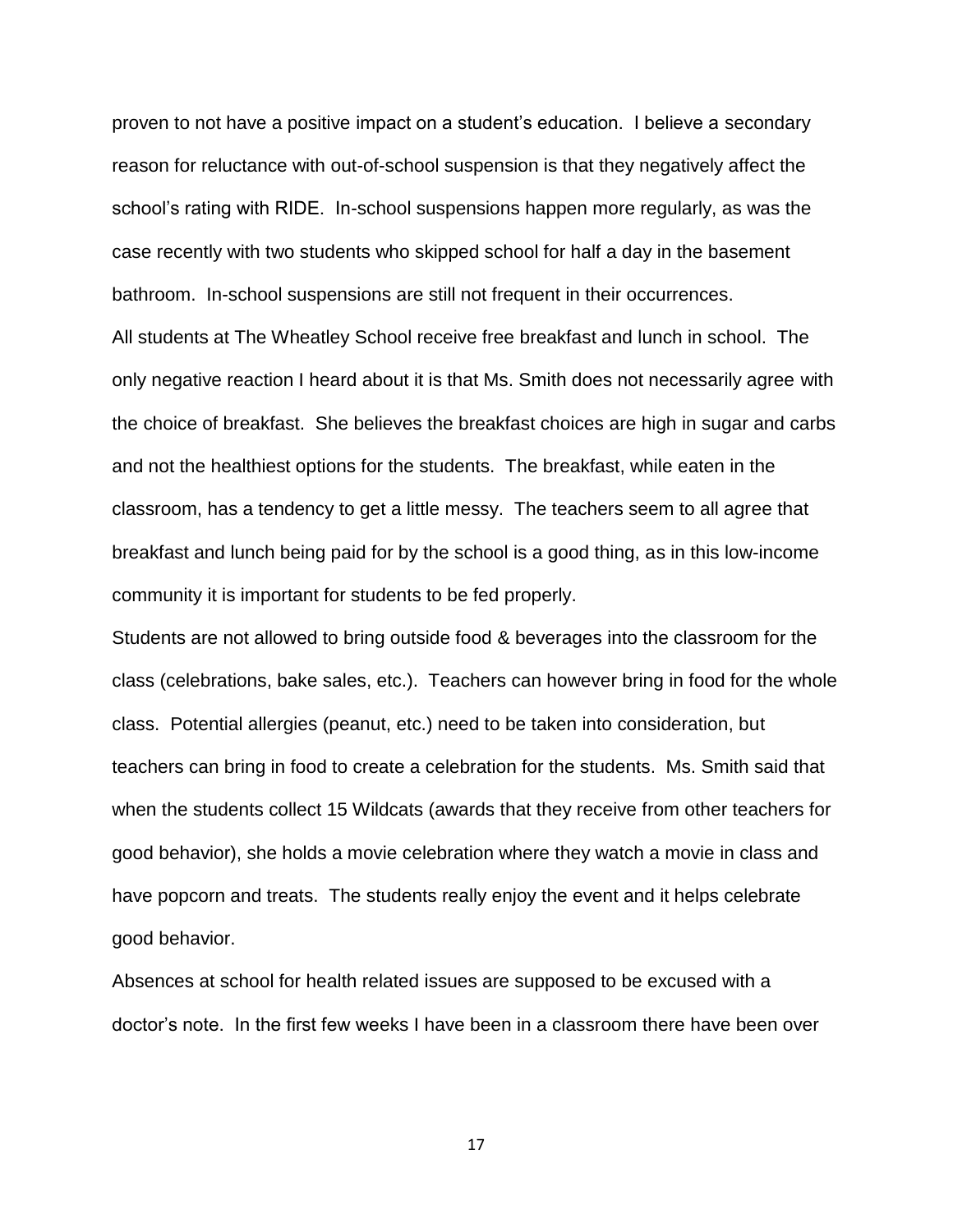thirty absences and I have only seen two parent notes. Ms. Smith told me that the ratio we have seen of absences to parent notes is typical for The Wheatley School. At The Wheatley School, the only opt-out that parents/guardians have is for specific standardized testing. There are no conversations about sexual health in health class, so that is not something where an opt-out is necessary.

Teachers are allowed two days of professional development per year and they are encouraged to use them. Teachers must fill out a form that is submitted to the Superintendent's office in advance of the professional development activity. Once it is approved by the Superintendent's office, the teacher is allowed to attend the event. Teachers are given fifteen sick days a year. During the first three years, seven of the days are "banked" for probationary purposes. Sick days carry over from year to year and teachers can accumulate up to one hundred fifty sick days. The reason for the ability to bank a high number of sick days in Anderson, RI is that the teachers do not have any Temporary Disability Insurance (TDI). So if a teacher goes out for a long-term illness or maternity leave, they need to have a bank of days to cover their potential lost wages. If a teacher is out for more than four consecutive days with an illness, they are required to get a doctor's note; otherwise they cannot collect wages for their time out. As for disability accommodations at The Wheatley School, most of them fall under Individualized Education Programs (IEP). There are IEP meetings happening with the district Special Education department on a weekly basis. In some cases, as with XR, a student will have an IEP for speech that will phase out come fourth grade. In instances such as with XR, where there are additional issues impeding growth in learning, the teacher and specialists will recommend additional testing. Additional testing has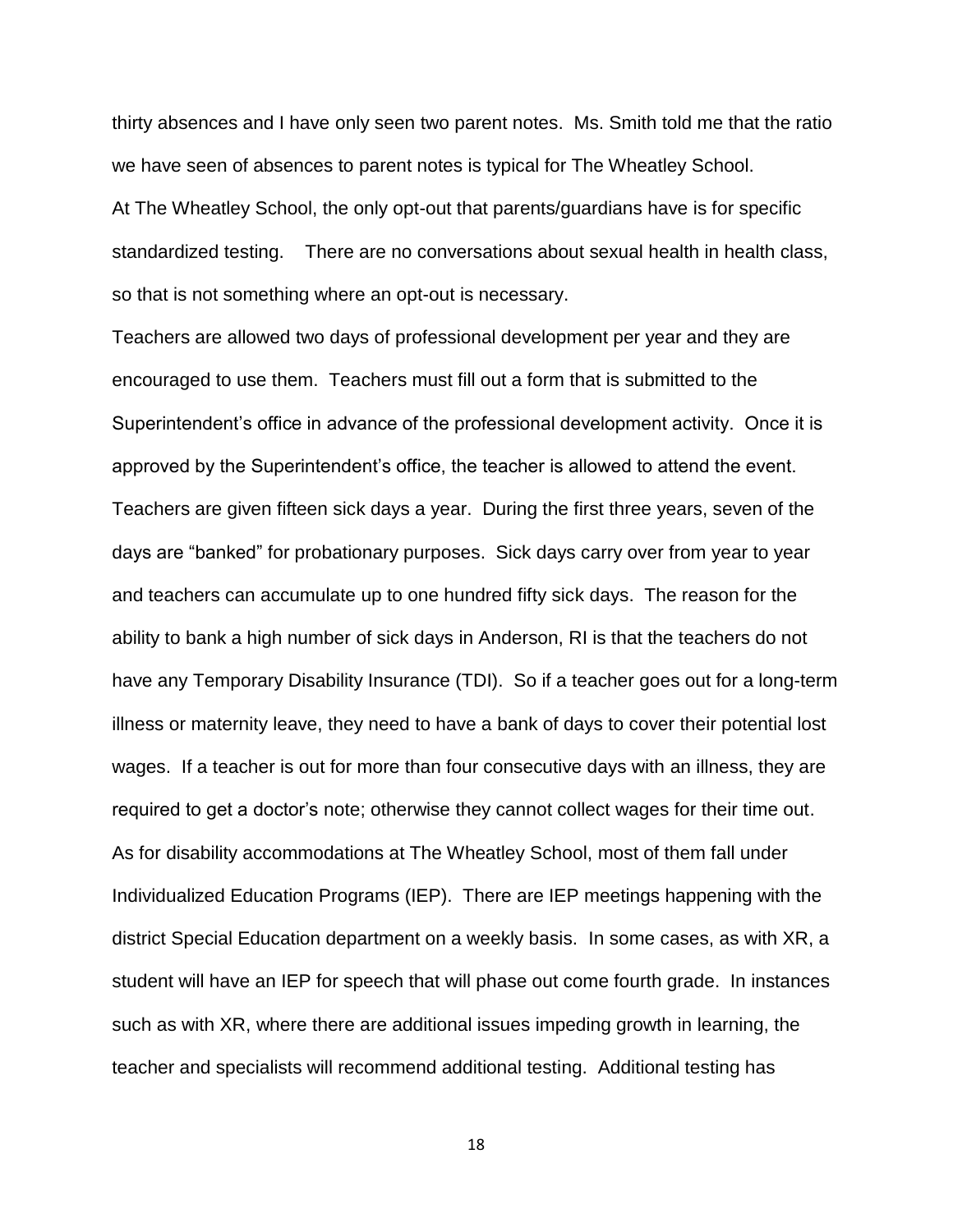occurred for XR, but his mother has not responded to requests for follow-up to determine direction for the IEP.

There are some 504 plans in place at The Wheatley School, but the majority of accommodations are made based upon IEP's. At The Wheatley School, teacher aides (TA) are in all special education and inclusion classrooms. Certified Nursing Assistants (CNA) are placed in classrooms that contain students with that have severe physical disabilities. IEP's, as a whole, contain specific accommodations, but ultimately it is the classroom teacher's responsibility to make sure that students with IEP's are getting the accommodations they need to succeed.

Students at The Wheatley School very rarely have an opportunity to go on field trips. Field trips usually occur around two times per year due to lack of funding. The lack of field trips is partially due to the income-level in the community and partially due to lack of additional financial support from the PTO. Unfortunately, the opportunities just aren't there in this school community for outside learnings through field trips.

There is a Chrome Book for every student at The Wheatley School. The computers are kept in charging bays that are locked every night. The students take the computers out to do blended learning activities on iReady and Prodigy Math. The computers in the classrooms are charged and locked nightly. In Ms. Smith's class of twenty students, there are twenty-six Chrome Books.

The stock room at The Wheatley School is fully stocked with the basics for teachers; paper, crayons, pencils, etc. All other supplies in the classroom are supplied by the teacher. With teachers having to fill in the gaps on classroom supplies, this seemingly puts a heavy financial burden on teachers (especially in their first few years).